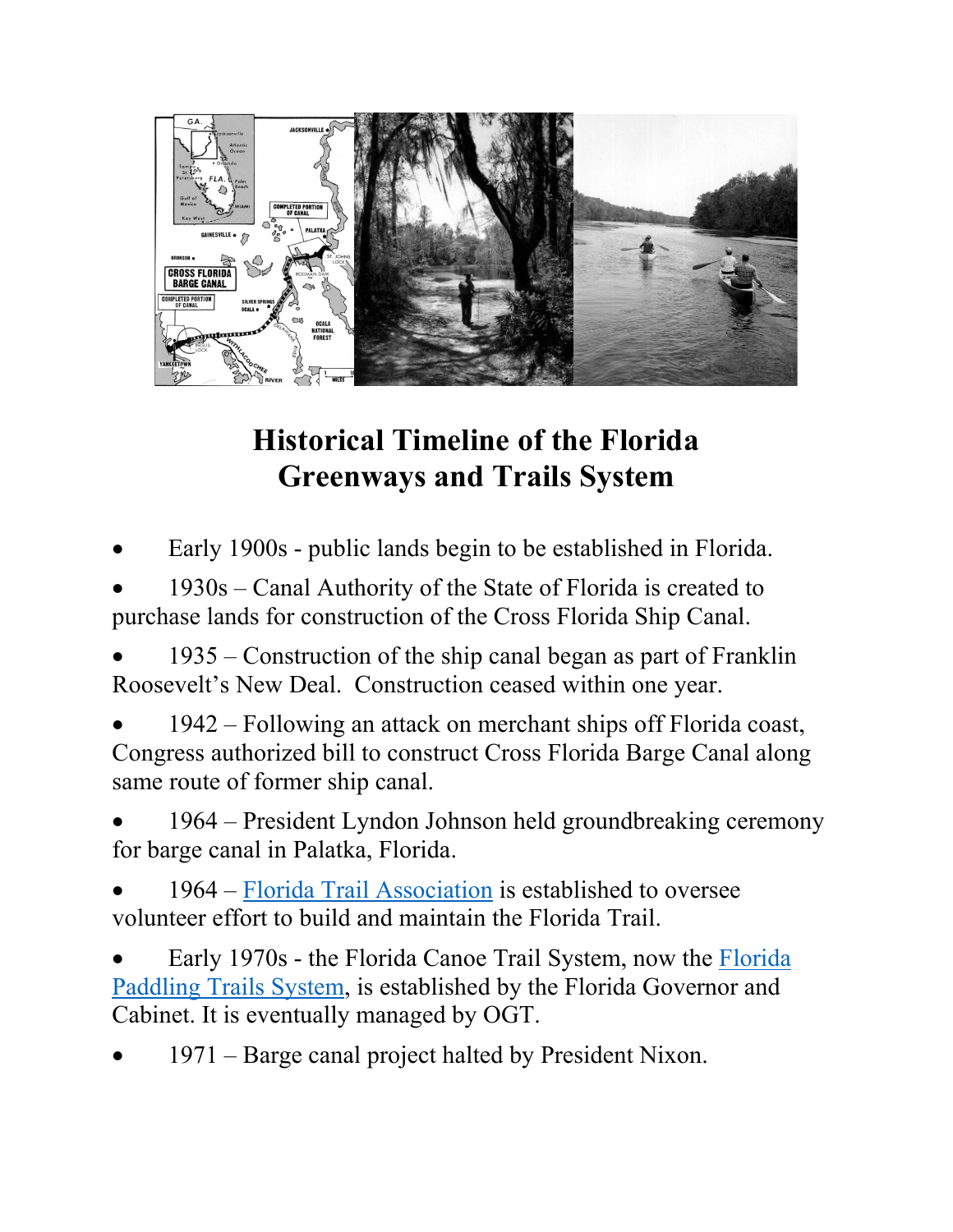• 1979 - [The Florida Recreational Trails Act](http://www.leg.state.fl.us/statutes/index.cfm?App_mode=Display_Statute&Search_String=&URL=0200-0299/0260/Sections/0260.012.html) is adopted by the Legislature directing the Florida Department of Natural Resources (DNR), Division of Recreation and Parks, to establish a network of bicycling, canoeing, hiking, horseback riding and jogging trails.

• 1980 - The Florida Department of Transportation hires its first bicycle coordinator (Dan Burden).

• 1983 - The Florida Trail, now known as the [Florida National](https://www.fs.usda.gov/fnst)  [Scenic Trail,](https://www.fs.usda.gov/fnst) is designated by Congress as part of the National Trails System.

• 1984 – The Florida Department of Transportation purchases 16 miles of an abandoned rail corridor from Tallahassee to St. Marks to create the [state's first rail-trail.](https://www.floridastateparks.org/parks-and-trails/tallahassee-st-marks-historic-railroad-state-trail)

• 1987 – The original [Florida Bicycle Association](https://floridabicycle.org/) is formed. The group disbanded in 1995 and was re-established in 1997.

• 1989 - The [Rails to Trails Conservancy](https://www.railstotrails.org/our-work/united-states/florida/) establishes a Florida field office.

• January 1991 – [Cross Florida Barge Canal](https://www.floridastateparks.org/learn/history-cross-florida-greenway) officially deauthorized and the Canal Lands Authority is established to determine the fate of the lands.

1991 - "The Florida Greenways Project," a vision for an integrated trails and greenways system, is produced by 1000 Friends of Florida and the Conservation Fund.

• 1993 - The Florida Legislature transfers the former lands for the now defunct Cross Florida Barge Canal to DNR and the newly created Office of Greenways Management (OGM). The barge canal lands would become the [Marjorie Harris Carr Cross Florida Greenway.](https://www.floridastateparks.org/Cross-Florida)

• 1993 - Governor Lawton Chiles issues an Executive Order to create a statewide public-private coalition known as the Florida Greenways Commission.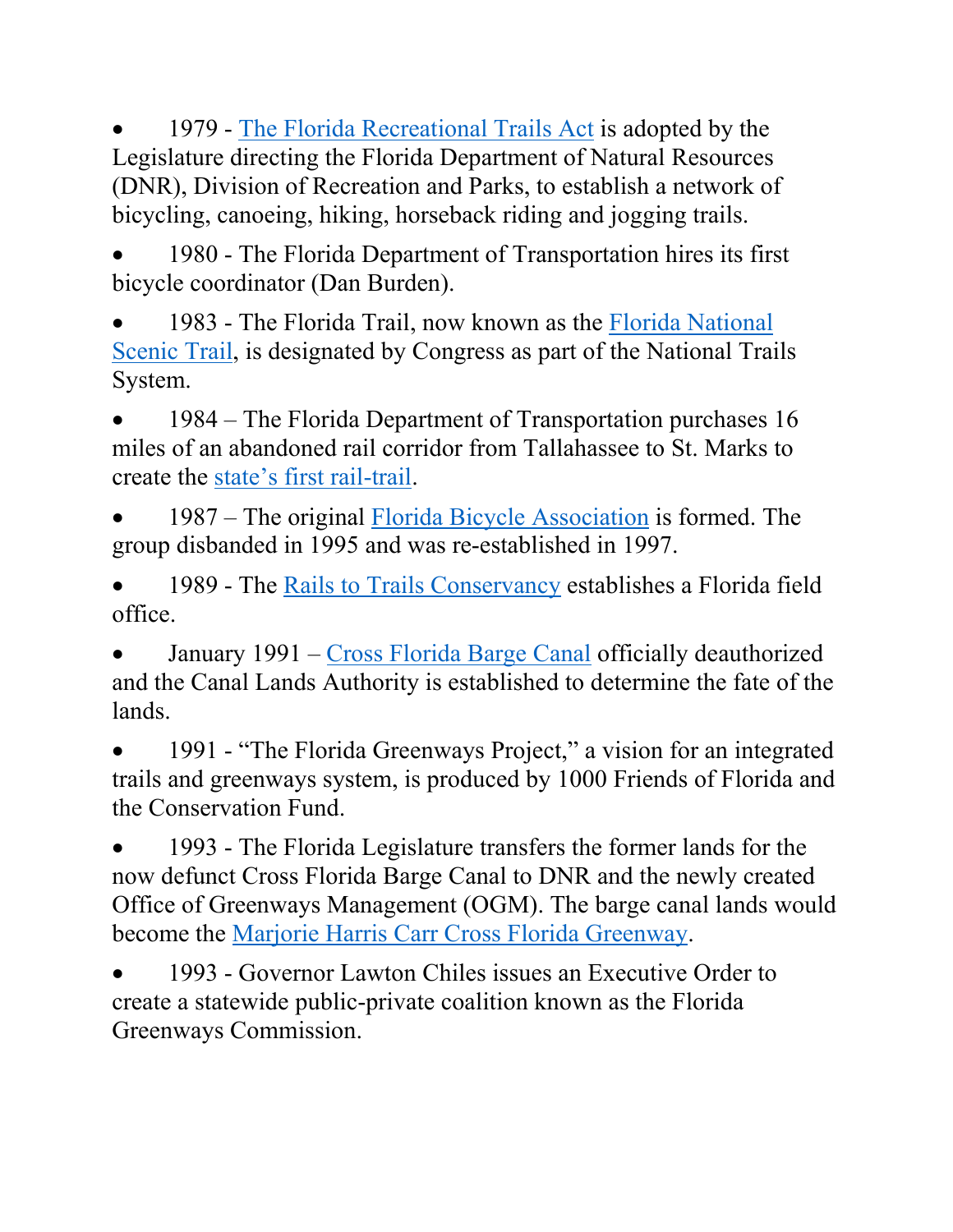• January 1994 - The Commission, chaired by Lt. Governor Buddy MacKay, issues a report entitled "Creating a Statewide Greenways System."

• January 1994 - DNR and the Department of Environmental Regulation (DER) merge into the Department of Environmental Protection (DEP).

• 1994 - [Bike Florida](https://www.bikeflorida.org/) is created.

• April 1994 - DEP recommends moving the Florida Recreational Trails Program from the Division of Recreation and Parks to the Office of Greenways Management.

1994 - The Legislature authorizes the transfer and renames OGM the [Office of Greenways and Trails \(OGT\).](https://floridadep.gov/ogt) 

• 1995 - As a result of the Florida Greenways Commission report, the Legislature passes the [Florida Greenways and Trails Act in Chapter](http://www.leg.state.fl.us/Statutes/index.cfm?App_mode=Display_Statute&URL=0200-0299/0260/0260.html)  [260,](http://www.leg.state.fl.us/Statutes/index.cfm?App_mode=Display_Statute&URL=0200-0299/0260/0260.html) Florida Statutes. The [Florida Greenways and Trails Council](http://www.leg.state.fl.us/Statutes/index.cfm?App_mode=Display_Statute&URL=0200-0299/0260/Sections/0260.0142.html) is created to advise DEP on trail related issues and provide leadership.

• 1998 - The first Florida Greenways and Trails System Plan, "Connecting Florida's Communities," is adopted by the Council.

• 2000 – The first true land bridge in the United States, the [Cross](https://www.floridastateparks.org/parks-and-trails/landbridge-trailhead)  [Florida Greenway Land Bridge](https://www.floridastateparks.org/parks-and-trails/landbridge-trailhead) over I-75, is completed.

• 2005 - Chapter 260 is amended to authorize OGT to establish the 1,515-mile [Florida Circumnavigational Saltwater Paddling Trail](https://floridadep.gov/parks/ogt/content/florida-circumnavigational-saltwater-paddling-trail) around the entire Florida coast.

• 2007 – East Coast Greenway Alliance opens its Florida field [office.](https://www.greenway.org/states/florida)

• 2007 – With the opening of the circumnavigational trail, OGT is instrumental in launching the non-profit [Florida Paddling Trails](https://www.floridapaddlingtrails.com/)  [Association](https://www.floridapaddlingtrails.com/) to act as volunteer stewards of Florida's paddling trails.

• 2007- [Paddle Florida](https://www.paddleflorida.org/) is created and hosts its first trip on the Suwannee River.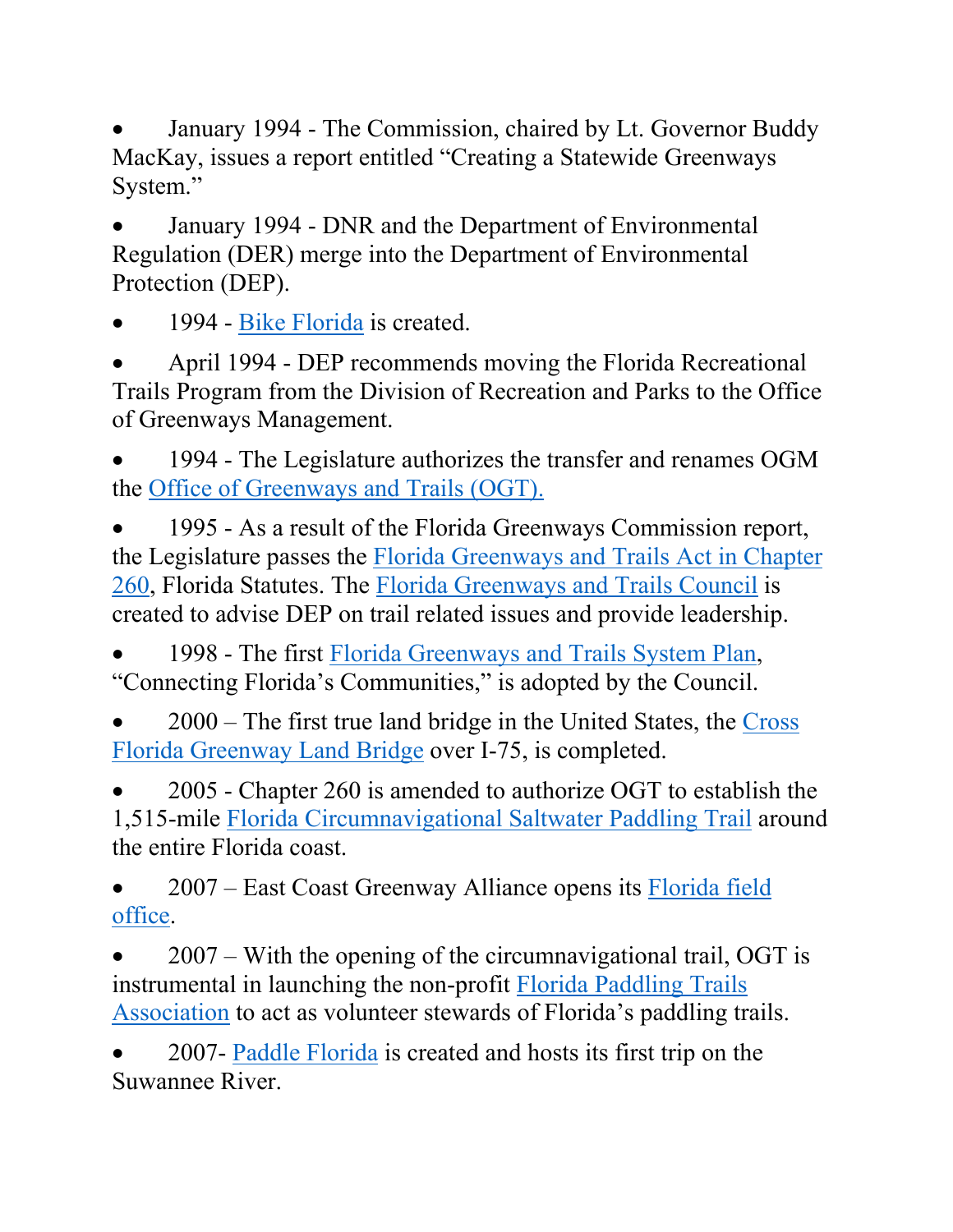• 2008 - OGT, on behalf of the State of Florida, receives the firstever [Best Trails State in America](https://www.americantrails.org/communications/awards/florida) award by American Trails.

• 2011 - OGT is merged into the [Division of Recreation and Parks.](https://floridadep.gov/parks) While no longer managing trails, OGT continues to provide leadership and coordination to establish and expand the Florida Greenways and Trails System.

• 2013 - OGT outlines a new vision for the Florida Greenways and Trails System (FGTS) in the [first update to the FGTS Plan](https://floridadep.gov/sites/default/files/FGTS_Plan_2013-17_publication_0.pdf) since 1998.

• 2014 - The initial legislative funding is authorized to complete the 250-mile [Florida Coast-to-Coast Trail.](https://floridadep.gov/parks/ogt/content/florida-coast-coast-trail)

• 2015 – The Florida Legislature creates the [Shared-Use](http://floridasuntrail.com/)  [Nonmotorized \(SUN\) Trail Network](http://floridasuntrail.com/) as a component of the FGTS. FDOT receives \$25 million a year to construct paved multi-use trails in the system and works closely with OGT in identifying qualified regional trails.

March, 2016 – The Florida Greenways and Trails Council prioritizes regional SUN Trail funding. After the Florida Coast-to-Coast Trail, they choose the 260-mile [St. Johns River-to-Sea Loop](https://river2sealoop.org/home) as the next priority regional trail to receive funding.

• January, 2018 – After 14 public workshops and months of public input, OGT completes the final draft of the 2018-2022 opportunity and priority trail maps to help guide trail development and funding. They are approved with some modifications by the [Florida Greenways and Trails](https://floridadep.gov/parks/ogt/content/florida-greenways-and-trails-council)  [Council.](https://floridadep.gov/parks/ogt/content/florida-greenways-and-trails-council)

• January, 2018 – Dunedin is designated Florida's first trail town under a new [trail town program](https://floridadep.gov/parks/ogt/content/trail-town-program) administered by OGT.

• September, 2018 – The final [2019-2023 Florida Greenways and](https://floridadep.gov/sites/default/files/FL-Greenway%2BTrails-System-Plan-2019%2C%202023.pdf)  [Trails System Plan](https://floridadep.gov/sites/default/files/FL-Greenway%2BTrails-System-Plan-2019%2C%202023.pdf) is adopted by the Florida Greenways and Trails Council.

• January, 2019 – Four new trail towns are designated, making for a total of 9 Florida trail towns.